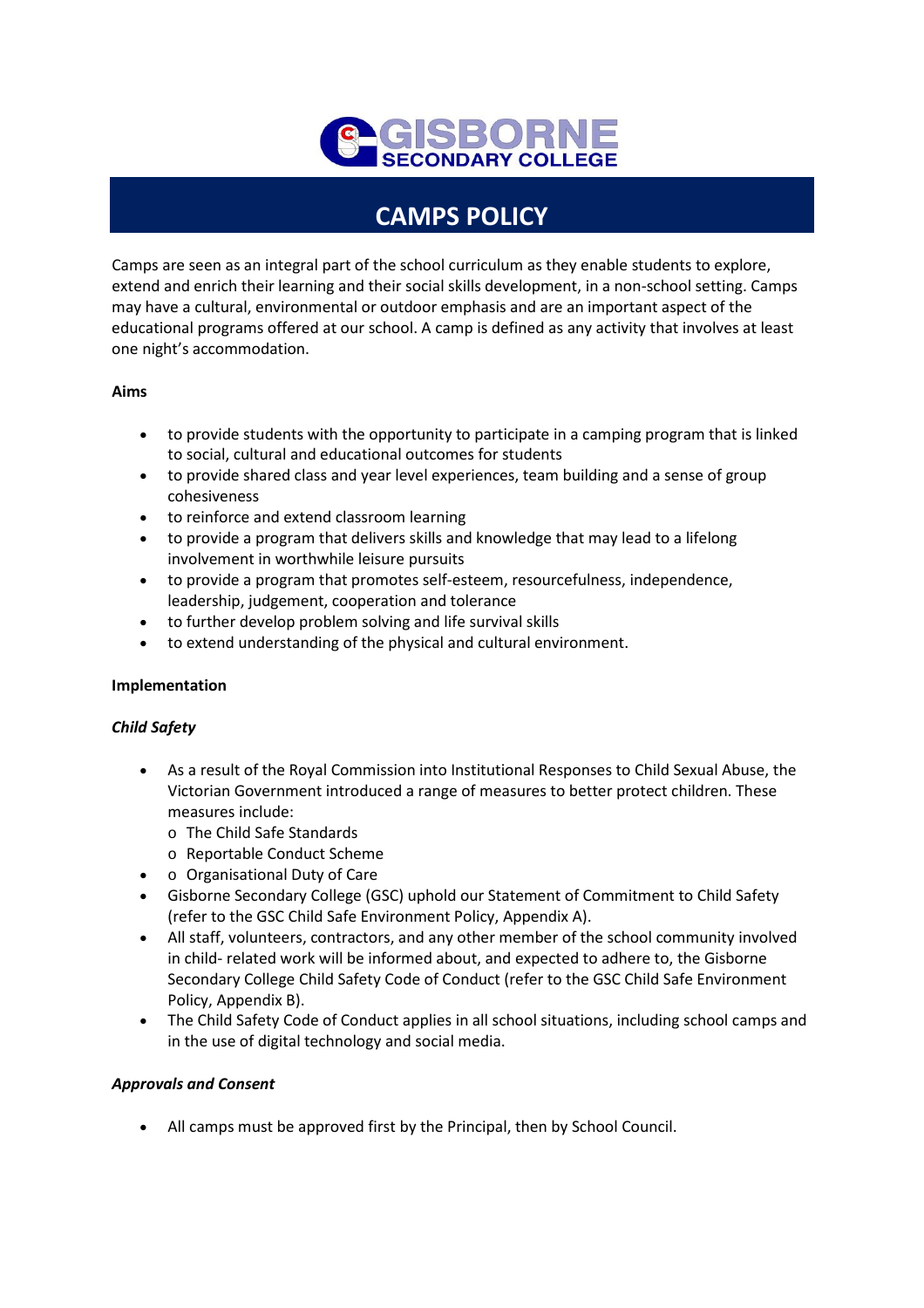- The Principal or their nominee will ensure that full records are submitted to council regarding the camp well in advance of the starting date of the event and that no camp occurs unless all the formal record keeping has been completed and approved.
- Ideally all camps should be submitted to Council for in-principle approval in the November/December Council meeting in the preceding year.
- Staff wishing to organise a camp must ensure they refer to all relevant preparation documentation (including and not limited to student/teacher ratios, refer Appendix A), complete a camp proposal form (refer to Appendices B and C) and lodge these with the Assistant Principal for reference to the Principal for approval. All camps must be approved prior to running. This decision will be made by the Principal or Assistant Principal.
- The Principal in consultation with appropriate staff will consider the educational outcomes of the camp as well as the impact on the school program for the proposed dates.
- The Principal and Assistant Principal in consultation with organising teachers will ensure that all camps, transport arrangements, emergency procedures and student/staff ratios comply with DET guidelines.
- The School office/designated Camps Co-ordinator will complete the "Notification of School Activity" online at www.eduweb.vic.gov.au/forms/school/sal/enteractivity.asp four weeks prior to the camp departure date, and pass on to the Assistant Principal/Daily Organiser to ensure relevant details are recorded in the Daily Organisational Diary and are entered on the daily absence/planning sheets.
- All approved camps will then be presented to School Council for their approval.
- Student attendance, participation and medical information and needs must be provided and consented to by parents/carers prior to the camp.

## *Access to Camps*

- All efforts will be made not to exclude students simply for financial reasons. Parents experiencing financial difficulty, who wish for their children to attend a camp, are invited to discuss alternative arrangements with the Business Manager. Decisions relating to alternative payment arrangements will be made by the Business Manager in consultation with the appropriate staff, on an individual basis.
- All aspects of the camp will be outlined to parents in writing, including cost, sleeping arrangements, itinerary, activities, clothing and equipment lists, contact phone numbers, transport arrangements, student management processes, permission and medical forms and clearly stated payment finalization dates.
- All families will be given sufficient time to make payments for camps. All parental consent and medical forms must be completed, signed and returned and all money must be paid prior to leaving. Copies of completed permission notes and medical information must be accessible at the camp location by staff at all times.
- Only students that have displayed sensible, reliable behaviour at school will be permitted to participate in school camps. Parents will be notified if their child is in danger of losing the privilege to participate in a camp due to poor behaviour at school. The decision to exclude a student will be made by the Principal, Assistant Principal, Director of Well Being, in consultation with the organising teacher. Both the parent and the student will be informed of this decision prior to the camp. All students participating in a school camp will be asked to sign a contract agreeing to abide by all camp rules.
- Parents will be requested to collect their child from camp if their child exhibits behaviour that is considered unacceptable or a danger to others. The Teacher in Charge, in consultation with a member of the leadership team, will make this decision. Costs incurred will be the responsibility of the parent.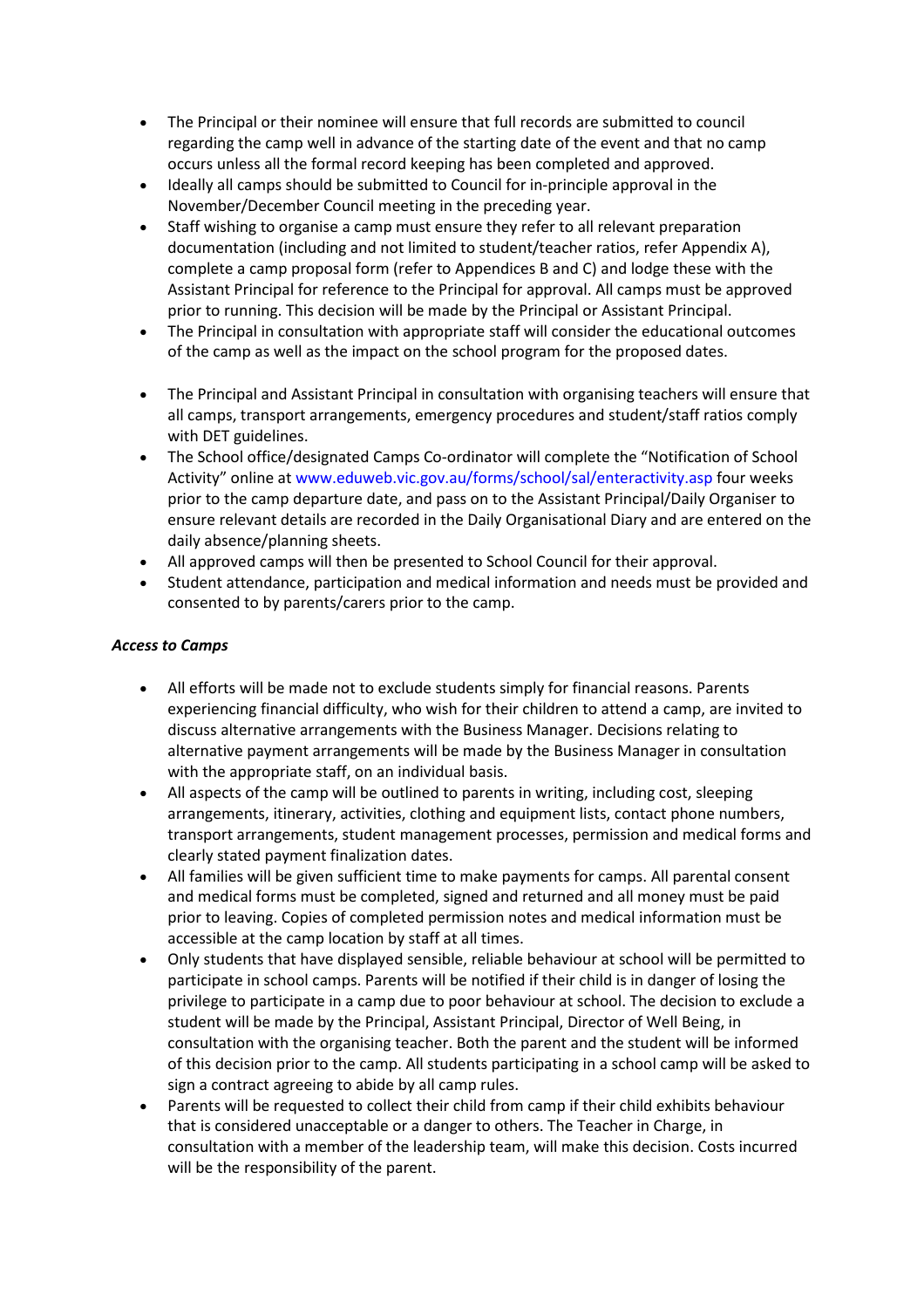# *Organisation*

- All food, equipment, staffing, organisation of activities and student management procedures must be addressed prior to the camp. Consideration needs to be given to students with special dietary and medical requirements. Parents should notify the staff in writing regarding special dietary and medical requirements when returning consent forms.
- Office staff will be responsible for managing and monitoring the payments made by parents and will provide organising teachers with detailed records on a regular basis.
- The Teacher in Charge must provide the General Office with a final student list as well as posting a copy on the staff excursion notice board and on the intranet.
- In the case where a camp involves a particular class or year level group, the organizing teacher will ensure that there is an alternative program available for those students not attending the camp.
- The school will provide a mobile phone and first aid kit for each camp. The teacher in charge is responsible for collecting these prior to leaving.
- Parents may be invited to assist in the delivery of school camps. When deciding which parents will attend the organising teacher will take into account any valuable skills offered (e.g. bus licence, first aid, etc), gender balance and special needs of particular students.
- For high risk Outdoor Education activities the staff member organising must have suitable training and current qualifications. All staff members must be aware of the increased duty of care.
- The teacher in charge will ensure that student medical forms are available at the site and all camp staff are aware of special medical issues or medication requirements of any student.
- One staff member will be designated to take responsibility for administering student medication if required. (following consultation with parents and/or appropriate medical practitioners).
- Prepare students for the excursion (refer to DET Student Excursion Support and Preparation)
- Teachers prepare the required documentation for School Council approval (refer to relevant policies and

Department links below, and Appendices B, C & D).

# *Site Safety*

- All safety requirements must be considered and adequately resolved prior to the camp. Telephone numbers of all emergency services must be provided to the College, and be taken on camp. If any swimming activities are to occur, there must be sufficient staff attending with appropriate swimming qualifications to enable safe supervision. Refer to: DET Safety Guidelines for Education Outdoors
- A designated "Teacher in Charge" will coordinate each camp. All camps will have an experienced teacher in attendance where possible.
- The Teacher in Charge will ensure all students and adults attending the camp are aware of evacuation and emergency procedures.
- The teacher in charge will communicate the anticipated return time with the School office in the case where camps are returning out of school hours. Parents will be informed prior to students leaving for the camp, that they can phone the office to receive an updated anticipated return time.
- Student-staff ratios must be adhered to. Refer to Appendix A Pupil/Teacher Ratios and the DET School Policy and Advisory Guide
- For additional information regarding safety, please check the policy documents below.